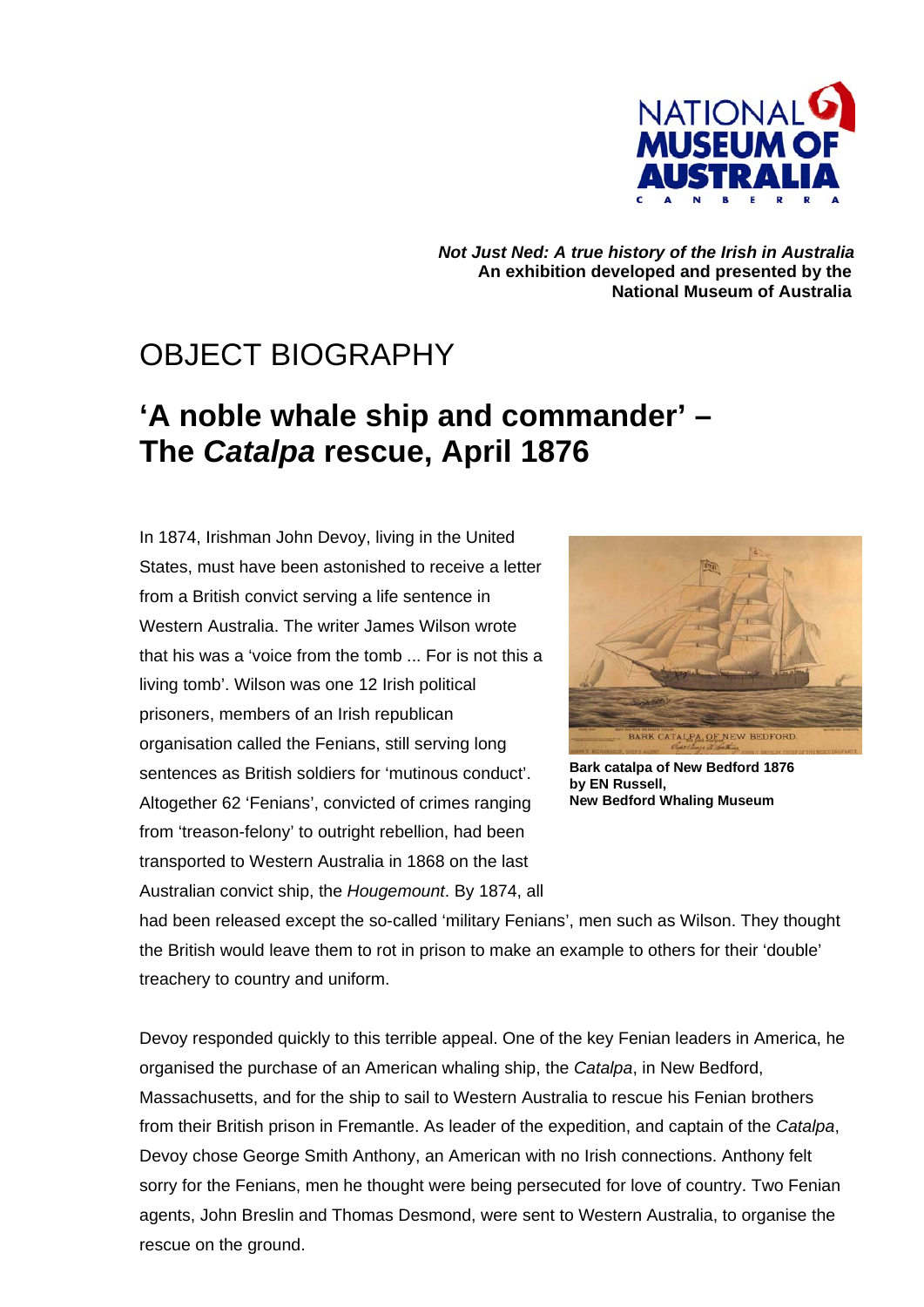On 29 March 1876, The *Catalpa* arrived off the Western Australian coast south of Perth. Contact was made with six Fenian prisoners capable of making the break and on 17 April, Easter Monday and Perth Regatta Day, Breslin and Desmond drove the six prisoners at a furious pace in horse-traps 20 miles south of Fremantle to Rockingham pier where Anthony was waiting for them with one of the *Catalpa*'s whale boats. The escape was soon discovered by which time the whaleboat was on its way out to sea towards the waiting *Catalpa*. Breslin sent a telegram to the Governor of Western Australia, Irishman William Robinson, which began – 'This is to certify that I have this day released from the clemency of Her Gracious Majesty Queen Victoria, Queen of Great Britain, etc.,etc., six Irishmen condemned to imprisonment for life ... for having been guilty of the atrocious and unpardonable crimes, known to the unenlightened portion of mankind as 'love of country' and 'hatred of tyranny'. But the Fenians were not yet safe and clear. They sighted the *Catalpa*, but a fierce squall struck breaking the whaleboat's mast and the *Catalpa* vanished into the growing darkness. The Fenians and their rescuers were obliged to spend a cold night at sea. During that afternoon as well, police cutters from Fremantle and Bunbury were out seeking the escapees and from Perth Governor Robinson had also despatched the steamer *Georgette* with a contingent of the colony's Pensioner Guard.

On the morning of April 18, the *Georgette* found the *Catalpa*, but in Captain Anthony's absence the First Mate refused to allow the colonial police to board as the ship was in international waters outside the colony's three mile limit. After steaming around, the *Georgette*  was forced to go back into Fremantle for coal. The Fenians were finally brought safely on board the whaleboat narrowly avoiding capture by one of the police cutters. On shore the public mood sympathised with the escapees who were seen as 'political' prisoners being punished for an offence against a government not society. The authorities, however, were determined to recapture the Irish rebels. The *Georgette* was coaled up and, with a small cannon on board, headed out to find the *Catalpa*.

On the morning of 19 April 1876 there occurred off Fremantle one of the most dramatic events in Australia's colonial maritime history. At first light the *Catalpa* was sighted by her pursuers who soon drew alongside. On the whaler the Fenian escapees had armed themselves and were determined not to be recaptured. With Breslin hiding behind the gunwale, Captain Anthony faced off the challenges and threats from the *Georgette* to heave too and prepare to be boarded. When threatened that his masts would be blown in, and under Breslin's prompting, the Yankee skipper pointed to the American flag flying behind the ship: 'That's the American flag; I am on the high seas; my flag protects me; if you fire on this ship you fire on the American flag'.

In reality, the colonial police were under orders from Governor Robinson not to create an incident outside territorial waters and, after steaming around threateningly for about an hour,